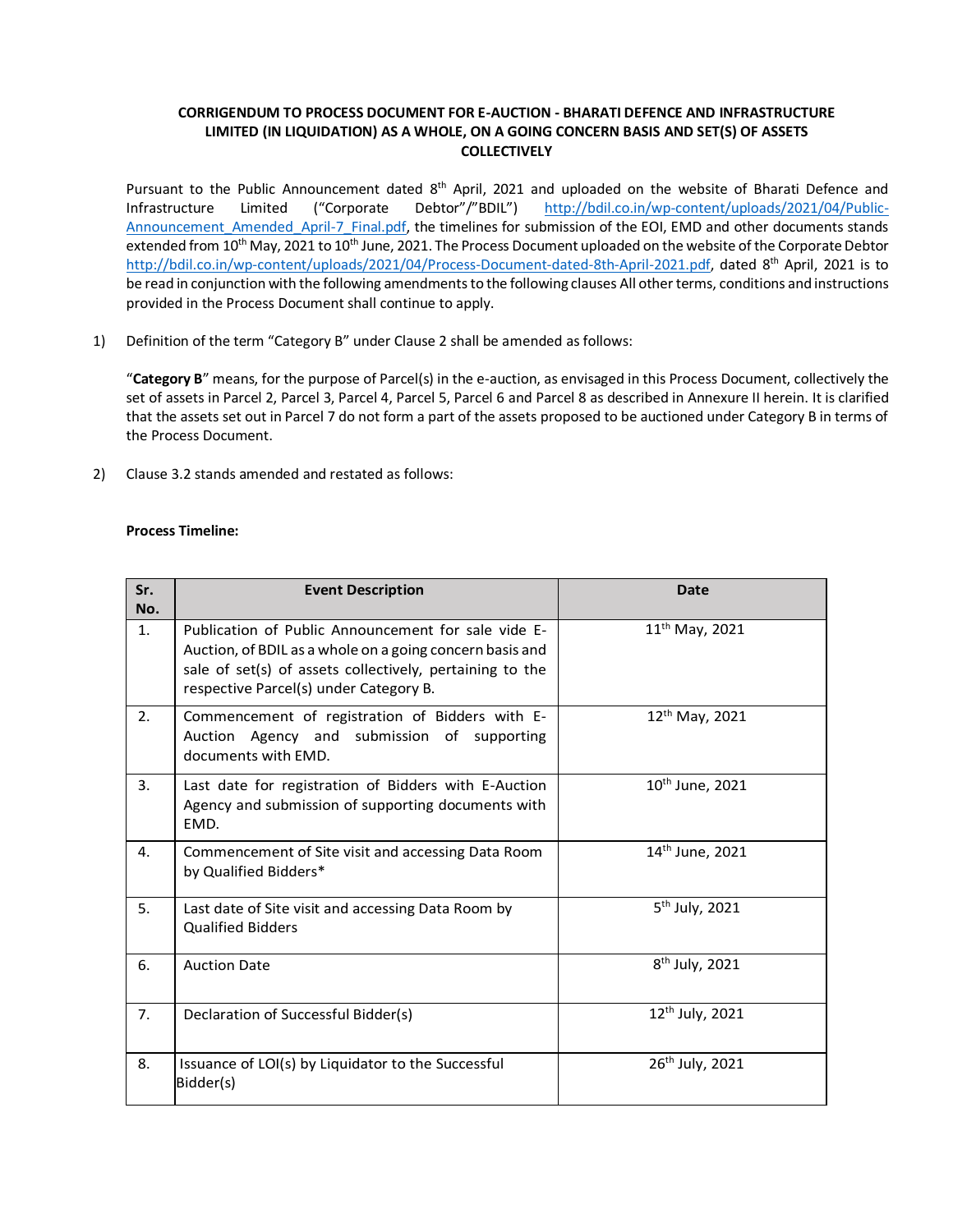| Sr.<br>No. | <b>Event Description</b>                                                                                                              | Date                                                                                                                                                                                                                           |
|------------|---------------------------------------------------------------------------------------------------------------------------------------|--------------------------------------------------------------------------------------------------------------------------------------------------------------------------------------------------------------------------------|
| 9.         | Payment of Final Consideration by Successful Bidder(s)<br>within 15 days from the date of issuance of LOI(s) as per<br><b>IB Code</b> | $10^{th}$ August, 2021                                                                                                                                                                                                         |
| 10.        | Issuance of Certificate(s) of Sale                                                                                                    | For Category A: within 7 (seven) days<br>from receipt of the NCLT Order, or<br>payment of Final Consideration,<br>whichever occurs later (in case of sale<br>of BDIL as a whole on a going concern<br>basis under Category A). |
|            |                                                                                                                                       | For Category B: within 7 (seven) days<br>from payment of Final Consideration<br>(in case of sale of set(s) of assets<br>pertaining to respective Parcel(s)<br>under Category B collectively)                                   |

\*Qualified Bidders can commence Site visits and access the Data Room provided that the EOI, EMD and all Supporting Documents as mentioned in Step II of Clause 3.4 of this Process Document have been verified to the satisfaction of the Liquidator.

The Liquidator may extend/ modify the timelines as set out in this Clause at any time without giving reasons by way of a public announcement and/or uploading on the website of Corporate Debtor and/or by email, without incurring any obligation or the need to provide any reasons. In any case, it is assumed that each Bidder takes cognizance of any such extension.

The Liquidator is also entitled to postpone the Auction Date and such revised Auction Date will be notified to the Bidders and shall be published on the website of the Corporate Debtor, at least 2 (two) Working Days prior to the revised Auction Date.

3) Clause 3.3 shall be amended and restated as follows:

## **Asset Parcels under the Bid Process:**

| Category          | Asset                                                                 | <b>Reserve Price</b><br>(INR Crore) |
|-------------------|-----------------------------------------------------------------------|-------------------------------------|
| <b>Category A</b> |                                                                       |                                     |
| Parcel 1          | BDIL as a whole, on a going concern basis                             | 615                                 |
| <b>Category B</b> |                                                                       |                                     |
| Parcel 2          | Set of assets pertaining to Dabhol Shipyard on a collective basis.    | 240                                 |
| Parcel 3          | Set of assets pertaining to Ratnagiri Shipyard on a collective basis. | 102                                 |
| Parcel 4          | Set of assets pertaining to Mangalore Shipyard on a collective basis. | 121                                 |
| Parcel 5          | Set of assets pertaining to Kolkata Shipyard on a collective basis.   | 25                                  |